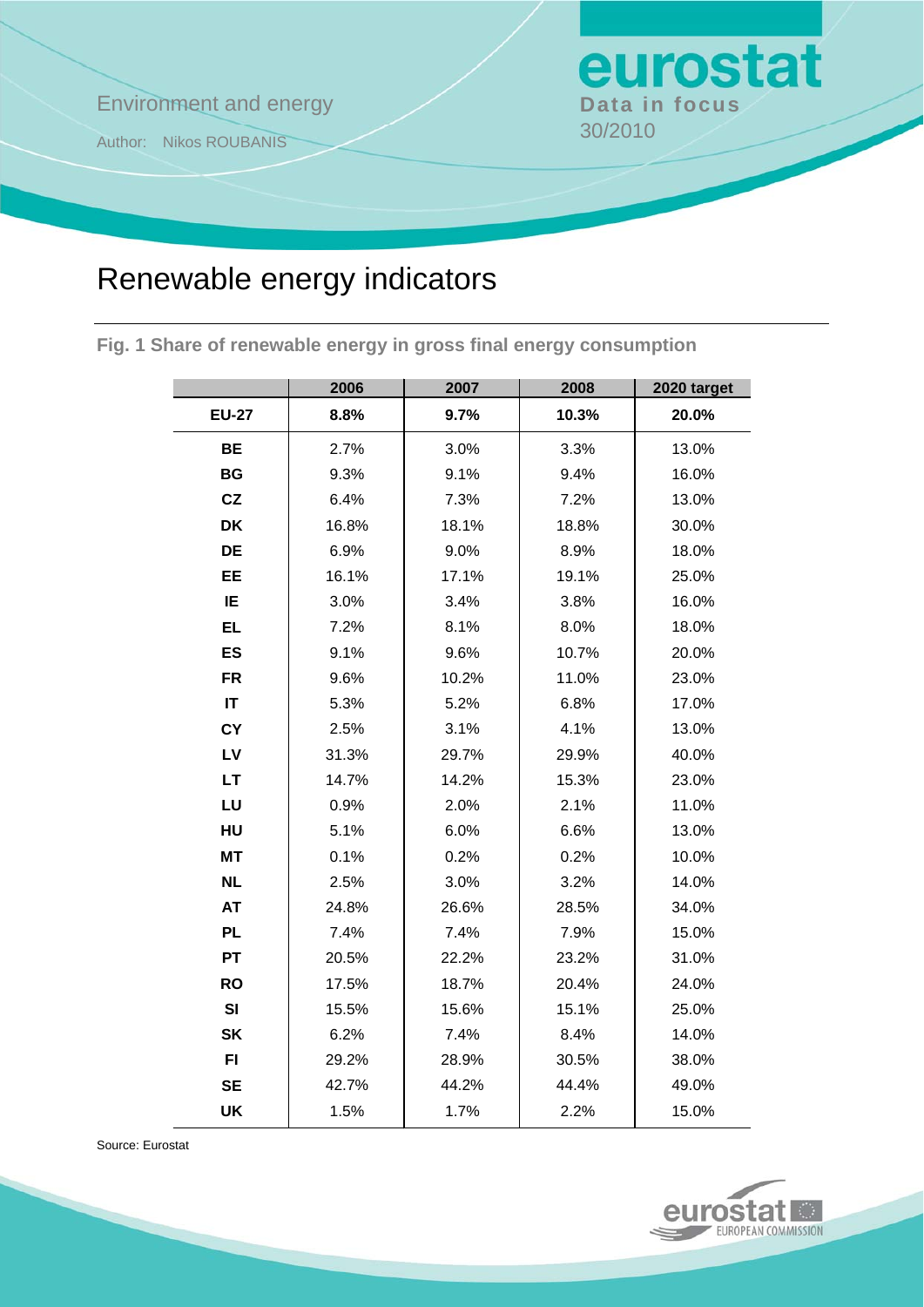**Fig. 2 Share of electricity from renewable sources in gross electricity consumption** 

|              | 2006  | 2007  | 2008  |
|--------------|-------|-------|-------|
| <b>EU-27</b> | 15.1% | 15.8% | 16.6% |
| <b>BE</b>    | 3.1%  | 3.6%  | 4.6%  |
| <b>BG</b>    | 8.7%  | 8.8%  | 9.4%  |
| CZ           | 4.1%  | 4.6%  | 5.2%  |
| <b>DK</b>    | 24.2% | 25.2% | 26.1% |
| DE           | 11.5% | 12.9% | 14.0% |
| <b>EE</b>    | 1.4%  | 1.5%  | 2.1%  |
| IE           | 8.7%  | 10.0% | 11.2% |
| <b>EL</b>    | 8.9%  | 9.3%  | 9.7%  |
| <b>ES</b>    | 19.6% | 21.3% | 23.3% |
| <b>FR</b>    | 14.1% | 14.3% | 14.4% |
| IT           | 15.8% | 15.9% | 16.6% |
| <b>CY</b>    | 0.0%  | 0.1%  | 0.3%  |
| LV           | 40.4% | 38.6% | 38.7% |
| <b>LT</b>    | 4.0%  | 4.7%  | 4.9%  |
| LU           | 3.2%  | 3.3%  | 3.6%  |
| HU           | 3.5%  | 4.2%  | 5.3%  |
| <b>MT</b>    | 0.0%  | 0.0%  | 0.0%  |
| <b>NL</b>    | 6.6%  | 6.0%  | 7.5%  |
| <b>AT</b>    | 62.8% | 65.0% | 65.1% |
| <b>PL</b>    | 3.1%  | 3.5%  | 4.3%  |
| <b>PT</b>    | 28.4% | 31.4% | 33.3% |
| <b>RO</b>    | 28.1% | 28.1% | 28.1% |
| SI           | 28.2% | 27.7% | 30.0% |
| <b>SK</b>    | 15.9% | 16.3% | 17.1% |
| FI.          | 26.4% | 25.4% | 27.2% |
| <b>SE</b>    | 51.8% | 53.2% | 53.6% |
| UK           | 4.5%  | 4.8%  | 5.4%  |

Source: Eurostat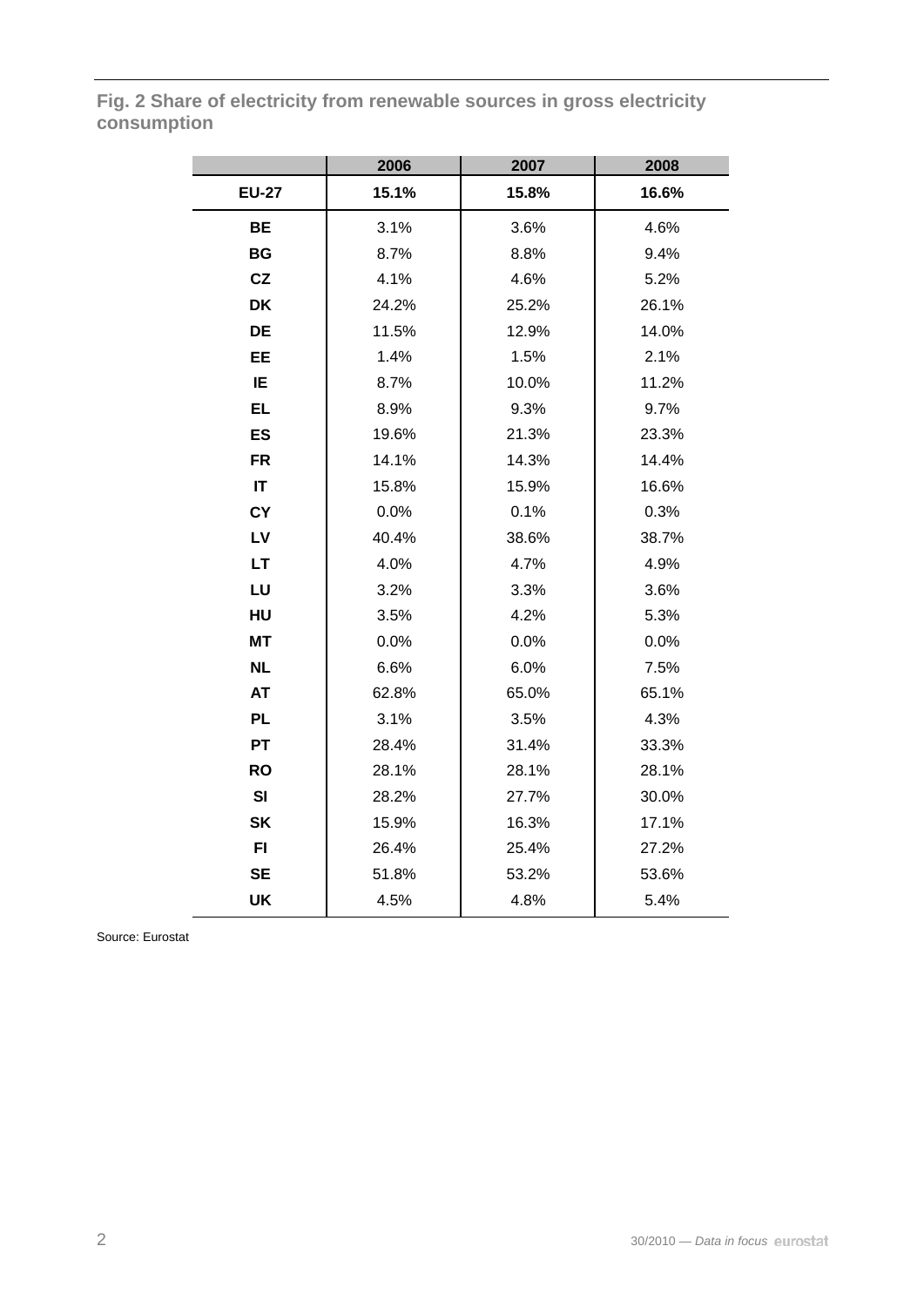|                        | 2006  | 2007  | 2008  |
|------------------------|-------|-------|-------|
| <b>EU-27</b>           | 10.3% | 11.5% | 11.9% |
| <b>BE</b>              | 3.8%  | 3.7%  | 4.1%  |
| <b>BG</b>              | 14.9% | 14.1% | 15.0% |
| CZ                     | 9.7%  | 11.7% | 11.2% |
| <b>DK</b>              | 25.2% | 28.0% | 29.1% |
| <b>DE</b>              | 5.5%  | 8.5%  | 8.4%  |
| <b>EE</b>              | 30.8% | 32.5% | 35.7% |
| IE                     | 3.3%  | 3.5%  | 3.3%  |
| <b>EL</b>              | 12.5% | 14.5% | 14.3% |
| <b>ES</b>              | 11.4% | 11.3% | 11.7% |
| <b>FR</b>              | 12.1% | 12.6% | 12.9% |
| $\mathsf{I}\mathsf{T}$ | 3.6%  | 3.4%  | 5.5%  |
| <b>CY</b>              | 8.4%  | 10.6% | 11.3% |
| LV                     | 42.6% | 42.4% | 43.0% |
| <b>LT</b>              | 25.7% | 25.5% | 28.0% |
| LU                     | 1.7%  | 1.8%  | 2.0%  |
| HU                     | 7.7%  | 9.0%  | 8.4%  |
| <b>MT</b>              | 2.6%  | 3.1%  | 3.4%  |
| <b>NL</b>              | 2.2%  | 2.3%  | 2.3%  |
| <b>AT</b>              | 23.4% | 26.0% | 26.0% |
| <b>PL</b>              | 11.1% | 11.4% | 11.3% |
| <b>PT</b>              | 34.0% | 35.6% | 37.8% |
| <b>RO</b>              | 18.2% | 20.1% | 22.8% |
| SI                     | 18.6% | 20.4% | 19.3% |
| <b>SK</b>              | 4.6%  | 6.5%  | 6.4%  |
| F1                     | 40.2% | 40.8% | 42.0% |
| <b>SE</b>              | 58.8% | 61.9% | 63.1% |
| <b>UK</b>              | 0.9%  | 1.0%  | 1.1%  |

**Fig. 3 Share of renewable sources in final energy consumption for heat** 

Source: Eurostat